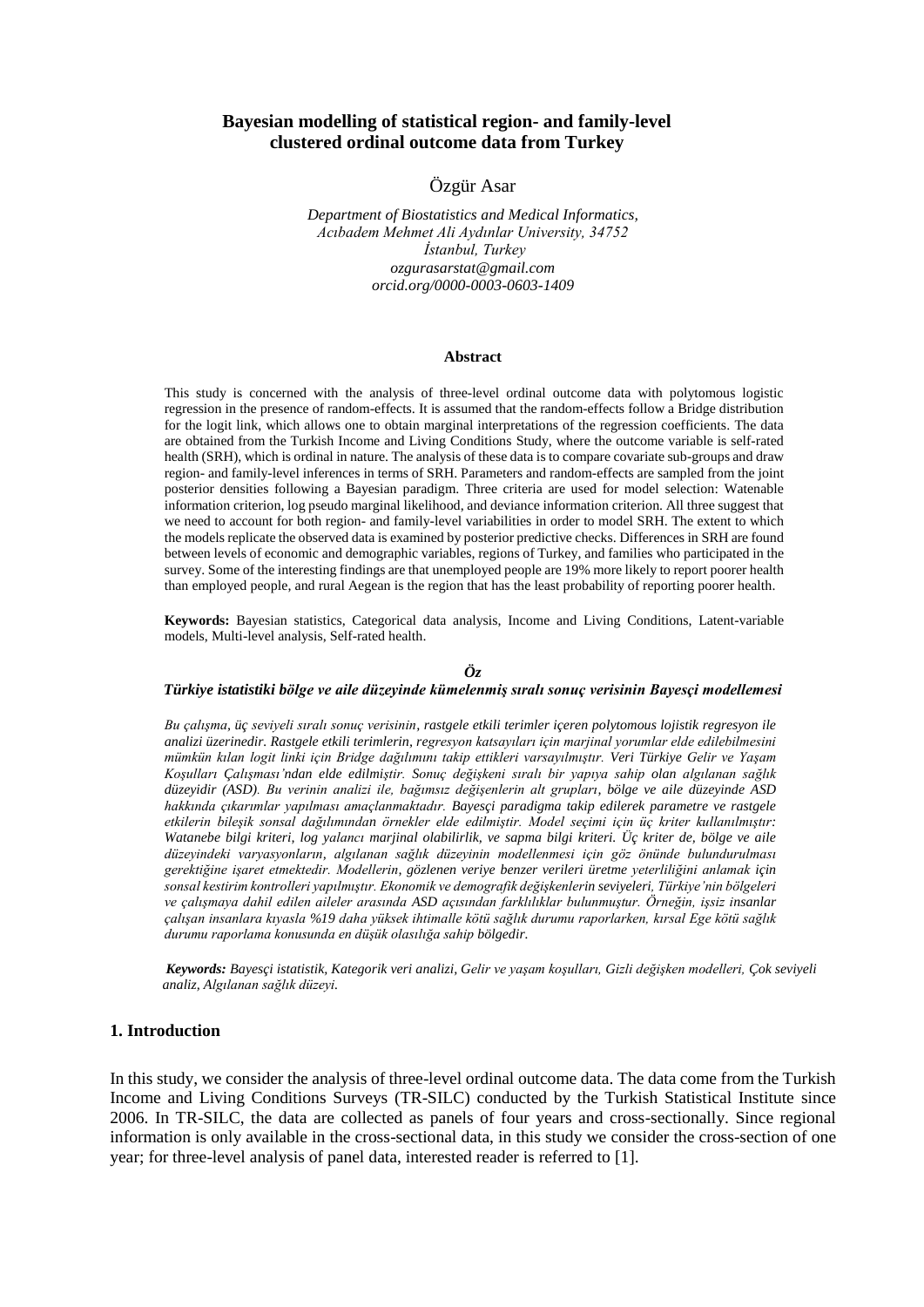In the cross-sections of TR-SILC, data are collected on individuals that are nested within families. One would expect individuals from the same family to be more similar compared to individuals from other families, e.g. due to genetic factors, lifestyle, economic conditions, etc. The data is further nested within the statistical regions of Turkey. There are 12 statistical regions, and in addition, we have the information about rural and urban areas. Thus, there are 24 regional units in total. It is expected that individuals from the same region are more similar than those from other regions.

The outcome of interest is self-rated health (SRH), which can take one of the following values: very poor, poor, fair, good, very good. A number of family and individual level explanatory variables are available. The main research interest of this study is to understand:

- the relationships between SRH and explanatory variables, and
- the region- and family-specific characteristics.

To address these, we consider a polytomous logistic regression model with random-effects. The presence of random-effects in a regression framework makes the interpretation of the regression coefficients, i.e. the first research interest, conditional on two persons from different covariate groups having the same randomeffect. This is a restrictive assumption, as one would typically expect the random-effects associated with these two persons to be different. Following [1] and [2], and the references therein, we assume that the random-effects have a Bridge distribution for the logit link [3]. This assumption allows for an unconditional (or marginal) interpretation of the regression coefficients as in the classical regression setting (without random-effects). We take a Bayesian paradigm, and sample the parameters and random-effects from the joint posterior densities using Hamiltonian Monte Carlo (HMC, [4]).

The rest of the paper is organised as follows. In Section 2, we present the 2013 cross-section of TR-SILC. In Section 3, we present the modelling framework and the model selection criteria. Section 4 presents the results, while Section 5 the posterior predictive checks. Section 6 closes the paper with conclusion and discussion.

# **2. Data**

The Turkish Income and Living Conditions Study (TR-SILC) surveys collect detailed information on income, poverty, social exclusion, living conditions, housing, labour, education and health. Turkey has been conducting the survey since 2006 as part of its integration into the EU, in the form of 4-year panels and cross-sectional surveys. For the details of TR-SILC and SILC in general, the interested reader is referred to [1] and [5] and the references therein.

In this study, we consider a cross-section (specifically, the 2013 data) to examine, in particular, regional differences in health, as regional information is not available in the panels. The outcome variable is selfrated health (SRH) which is ordinal and can take one of the following values: very poor, poor, fair, good, very good. SRH represents the general health status of an individual and is considered as a predictor of morbidity and mortality [6]. Following [7] and [8], we consider a re-categorised version of the variable as good health (good/very good), fair health and poor health (poor/very poor). Mean household disposable income, defined as total family income divided by family size (MHDI, in Turkish Lira), gender (male, female), marital status (married, never married, other), age (15 - 34, 35 - 64, 65+), education level (primary school or less, secondary or high school, higher education), working status (full/part time work, unemployed, student, housekeeping, other) are the explanatory variables. Note that, MHDI is a family-level variable, while the other variables are at individual-level.

The 2013 cross-section includes 53,496 individuals from 19,899 families. Summary statistics for the variables can be found in Table 1. The SRH distribution with respect to regions is depicted in Figure 1. In the analyses, the MDHI will be used in natural logarithm scale, because the variable is right-skewed. Since there are only 74 individuals from rural Istanbul, the data from rural and urban Istanbul are combined in the analyses (and simply referred to as Istanbul). There is no missing data in the variables considered.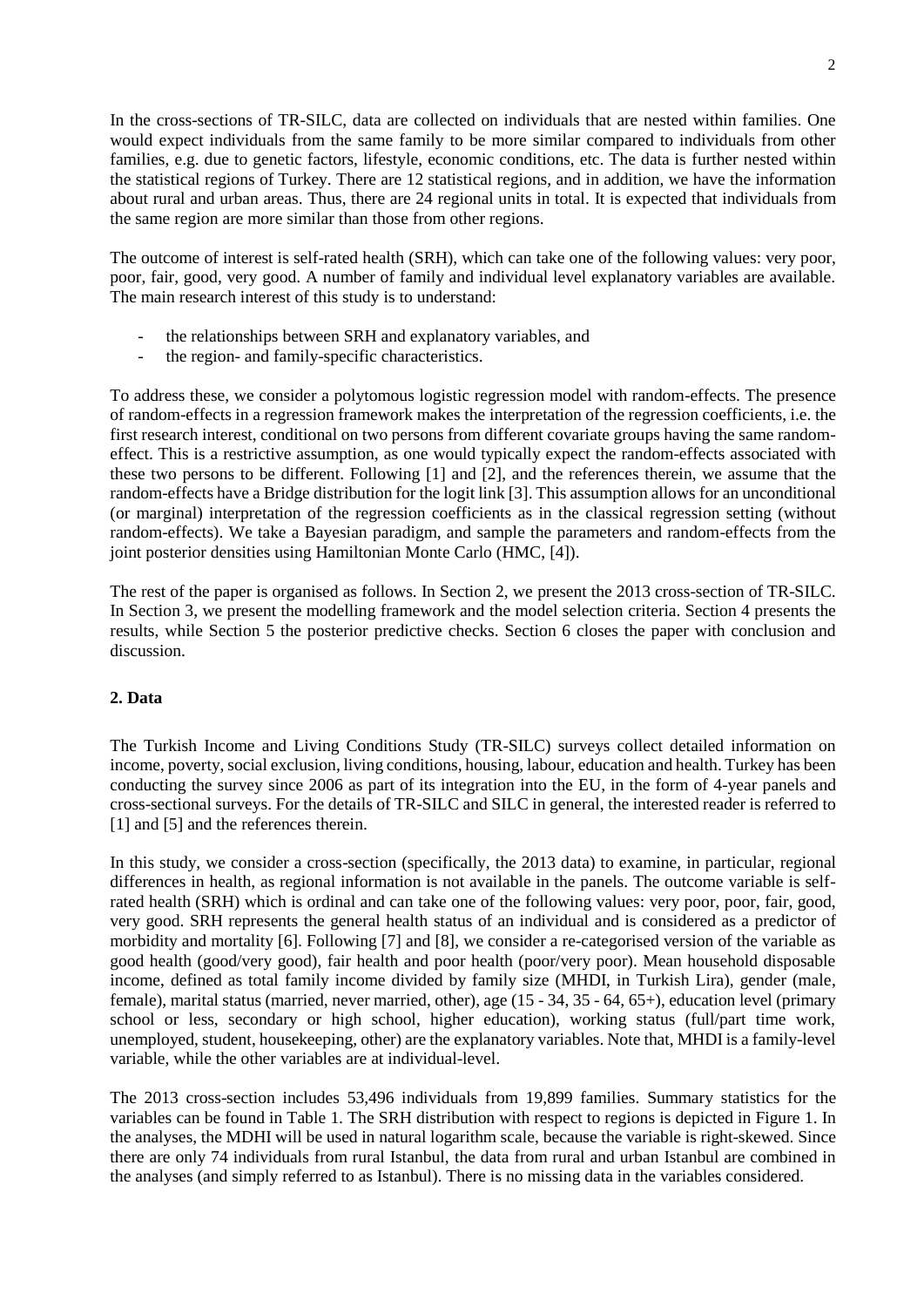|                                  | Poor           | Fair             | Good           |
|----------------------------------|----------------|------------------|----------------|
| Mean household disposable income |                |                  |                |
| Minimum                          | 375.7          | 44.2             | 6.3            |
| 25th percentile                  | 4,125.0        | 4,991.0          | 5,186.4        |
| Median                           | 6,316.0        | 7,550.0          | 8,057.2        |
| Mean                             | 7,494.8        | 9,532.3          | 10,934.1       |
| 75th percentile                  | 9,186.4        | 11,300.0         | 12,663.4       |
| Maximum                          | 178,842.3      | 210,667.3        | 373,924.6      |
| Standard deviation               | 5,862.5        | 8,832.9          | 11,175.3       |
| # of individuals                 | 7,162          | 11,280           | 35,054         |
| <b>Family size</b>               |                |                  |                |
| Minimum                          | 1.0            | 1.0              | 1.0            |
| 25th percentile                  | 2.0            | 2.0              | 2.0            |
| Median                           | 3.0            | 3.0              | 3.0            |
| Mean                             | 3.2            | 3.1              | 3.4            |
| 75th percentile                  | 4.0            | 4.0              | 4.0            |
| Maximum                          | 13.0           | 17.0             | 17.0           |
| Standard deviation               | 1.6            | 1.5              | 1.6            |
| # of individuals                 | 7,162          | 11,280           | 35,054         |
| <b>Gender</b>                    |                |                  |                |
| Female                           | 4,377 (15.8%)  | 6,436 (23.3%)    | 16,820 (60.9%) |
| Male                             | 2,785 (10.8%)  | 4,844 $(18.7\%)$ | 18,234 (70.5%) |
| <b>Marital Status</b>            |                |                  |                |
| Married                          | 4,753 (13.2%)  | 8,721 (24.2%)    | 22,521 (62.6%) |
| Never married                    | 660 (5.2%)     | 883 (6.9%)       | 11,168 (87.9%) |
| Other                            | 1,749 (36.5%)  | $1,676(35.0\%)$  | 1,365 (28.5%)  |
| Age                              |                |                  |                |
| 15-34                            | 844 (3.8%)     | 1,986 (9.0%)     | 19,342 (87.2%) |
| 35-64                            | 3,602 (14.3%)  | 6,998 (27.7%)    | 14,641 (58.0%) |
| $65+$                            | 2,716 (44.6%)  | 2,296 (37.7%)    | 1,071(17.6%)   |
| <b>Education level</b>           |                |                  |                |
| Primary school or less           | 6,235(21.4%)   | 8,438 (29.0%)    | 14,406 (49.5%) |
| Secondary or high school         | 807 (4.3%)     | 2,207 (11.7%)    | 15,830 (84.0%) |
| Higher education                 | 120 (2.2%)     | 635 (11.4%)      | 4,818 (86.5%)  |
| <b>Working status</b>            |                |                  |                |
| Full/part time workers           | $1,550(6.3\%)$ | 4,558 (18.6%)    | 18,414 (75.1%) |
| Unemployed                       | 127 (6.2%)     | 305 (15.0%)      | 1,606 (78.8%)  |
| Housekeeper                      | 1,945 (13.7%)  | $3,696(26.1\%)$  | 8,534 (60.2%)  |
| Retired                          | 961 (22.1%)    | 1,556 (35.8%)    | 1,835 (42.2%)  |
| Student                          | 65 (1.5%)      | 183 (4.2%)       | 4,102 (94.3%)  |
| Other                            | 2,514 (61.9%)  | 982 (24.2%)      | 563 (13.9%)    |

Table 1. Summary statistics for the 2013 cross-section of the TR-SILC data.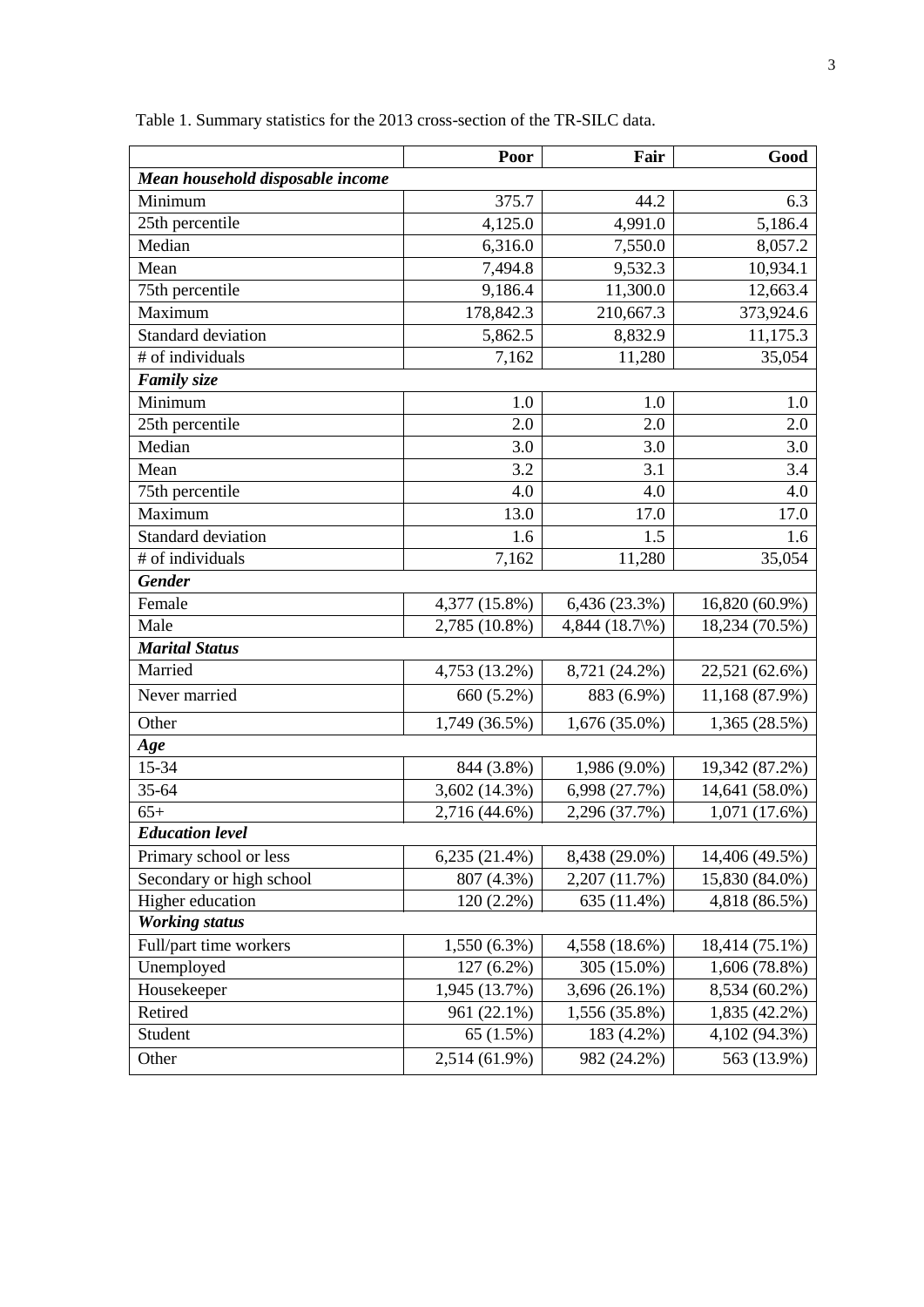

Figure 1. SRH distributions with respect to the statistical regions.

### **2. Modelling framework**

#### *2.1. Notation and model*

Let  $Y_{ijk} \in \{1 = \text{good health}, 2 = \text{fair health}, 3 = \text{poor health}\}$  be the outcome belonging to individual  $k (k = 1, ..., n_{ij})$  from family  $j (j = 1, ..., m_i)$  and region  $i (i = 1, ..., s)$ . Also let  $x_{ijk}$  a  $p \times 1$ dimensional covariate matrix.

The modelling framework that we consider to understand the relationships between SRH and the explanatory variables whilst taking into account the region- and family-level variabilities has the following form:

$$
logit\{P(Y_{ijk} \le a | x_{ijk}, U_i, V_{ij}, \theta)\} = \alpha_a^c - x_{ijk}^T \beta^c - U_i - V_{ij}, \ a = 1, 2,
$$
\n(1)

where in addition to the notation introduced before,  $logit(x) = log(\frac{x}{x})$  $\frac{x}{1-x}$ ,  $P(\cdot)$  the probability operator,  $\alpha_a^c$  category-specific threshold parameters,  $\beta^c$  regression coefficients,  $U_i$  and  $V_{ij}$  are random-effects, and  $\theta$ a generic notation for parameters. In this setting, the interpretations of  $\alpha_a^c$  and  $\beta^c$  are conditional on the  $U_i$ and  $V_{ij}$  terms being the same for two persons belonging to two different covariate groups; the super-script "c" stands for conditional interpretation. Assuming the random-effects having a Bridge distribution for the logit link allows us to directly obtain the unconditional/marginal interpretation, i.e. as in the usual regression setting. We call these parameters as the marginal parameters and denote by  $\alpha_a^m$  and  $\beta^m$ .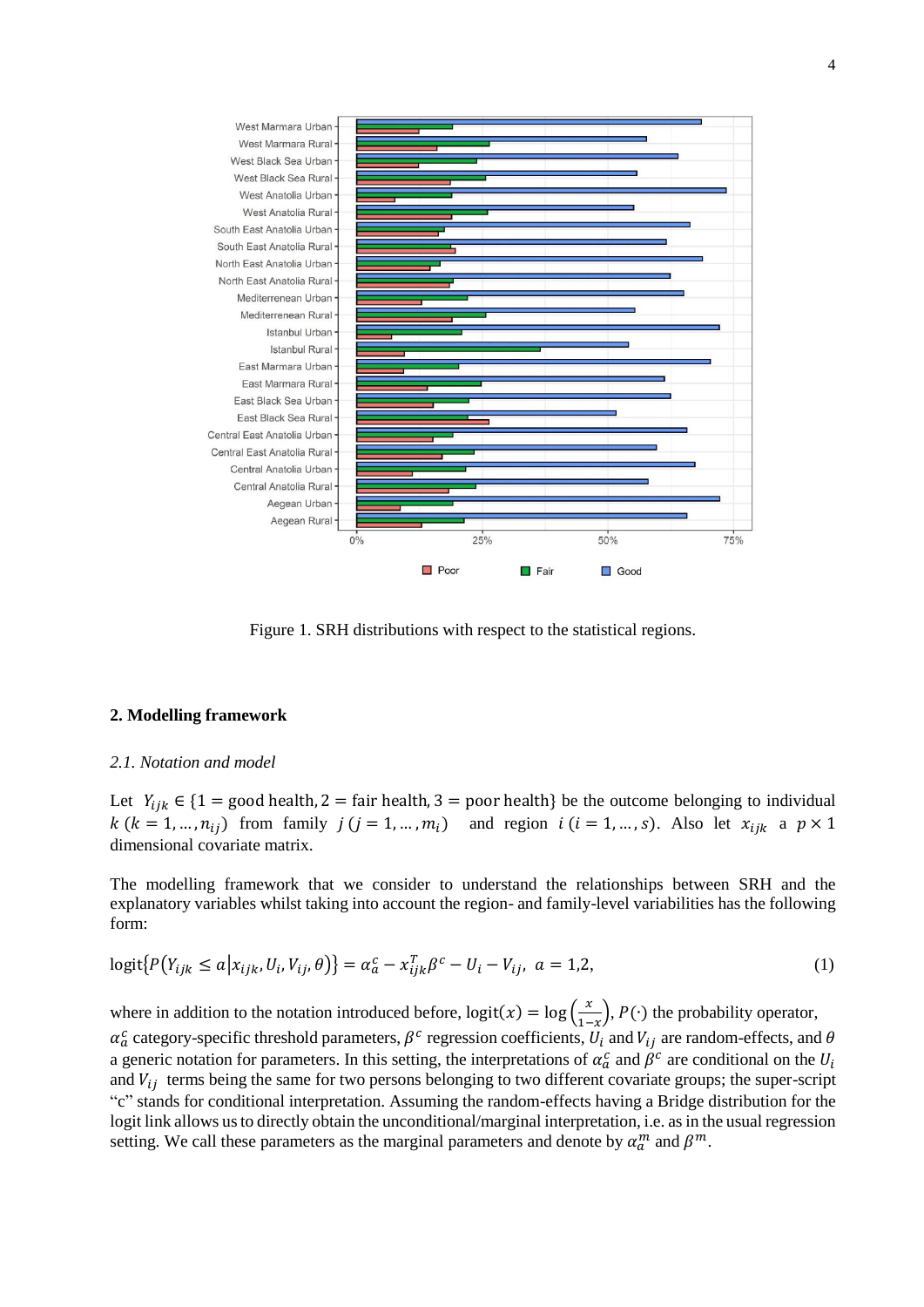One can obtain the relationships between  $\alpha_n^m$  and  $\alpha_a^c$ , and  $\beta^m$  and  $\beta^c$  by solving the following equation:

$$
P(Y_{ijk} \le a | x_{ijk}, \alpha_a^m, \beta^m) = E_{U,V} \left( P(Y_{ijk} \le a | x_{ijk}, U_i, V_{ij}, \alpha_a^c, \beta^c, \theta_{U,V}) \right),\tag{2}
$$

where  $E(\cdot)$  is the expectation operator,  $\theta_{U,V}$  are the parameters of  $U_i, V_{ij}$ . The relationships would be available in closed-form, when one assumes Bridge distribution for the random-effects, as follows. Let  $U_i = U_i^* / \mathcal{O}_V$ , where  $[U_i^*] = \text{Bridge}(\mathcal{O}_{U^*})$ , and  $[V_{ij}] = \text{Bridge}(\mathcal{O}_V)$ , with  $0 < \mathcal{O}_{U^*}, \mathcal{O}_V < 1$ , and "[·]" denotes "the distribution of". One can then obtain the marginal estimates as  $\alpha_a^m = \phi_{U^*} \phi_V \alpha_a^c$  and  $\beta^m = \phi_{U^*} \phi_V \beta^c$ , see [1].

Under the above specification, note that  $U_i$  is no longer Bridge-distributed, but it has a Modified Bridge distribution. Properties of the Bridge and Modified Bridge distributions are presented below.

The probability density function of the Bridge distribution for logit link [3] is given by

$$
f(x|\emptyset) = \frac{1}{2\pi} \frac{\sin(\emptyset \pi)}{\cosh(\emptyset x) + \cos(\emptyset \pi)}, -\infty < x < \infty, 0 < \emptyset < 1. \tag{3}
$$

where  $cosh(·)$  is the hyperbolic cosine, defined as  $cosh(x) = \frac{1}{2}$  $\frac{1}{2}$ (exp(x) + exp(-x)). It is a symmetric distribution, has zero-mean and a variance of  $\frac{\pi^2}{2}$  $\frac{\tau^2}{3}$  ( $\phi^{-2}$  – 1). The density function of the modified Bridge distribution, for generic X, Y and Z with  $X = Y/\emptyset_Z$ ,  $[Y|c] =$  Bridge( $\emptyset_Y$ ),  $[Z|\emptyset_Z] =$  Bridge( $\emptyset_Z$ ), is given by

$$
f(x|\phi_Y, \phi_Z) = \frac{\phi_Z}{2\pi} \frac{\sin(\phi_Y \pi)}{\cosh(\phi_Y \phi_Z x) + \cos(\phi_Y \pi)}, -\infty < x < \infty, 0 < \phi_Y, \phi_Z < 1,\tag{4}
$$

Modified Bridge is also symmetric, zero-mean, and has a variance of  $\frac{\pi^2}{20}$  $rac{\pi^2}{3\phi_Z^2}(\phi_Y^{\,-2}-1).$ 

#### *2.3. Priors and inference*

We select weakly informative prior distributions for the parameters following the literature. For  $\alpha_a^c$  and  $\beta^c$ , Cauchy distribution with location parameter 0 and scale parameter 5 is considered [9]. For Bridge distribution, the standard deviation,  $\frac{\pi^2}{2}$  $\frac{\tau^2}{3}$  ( $\phi^{-2}$  – 1), is assumed to be half-Cauchy with location 0 and scale 5 [10, 11].

We sample the parameters and the random-effects from the joint posterior densities using the No-U-Turn Sampler [12], which is a modified version of Hamiltonian Monte Carlo [4]. Details of the posterior distributions are skipped here; for details one can consult the work of [1]. For computation, we use the R [13] package mixed3 (https://github.com/ozgurasarstat/mixed3).

## *2.4. Model selection*

For model selection, we consider three widely used criteria that are used within the Bayesian framework. First of these is the Watanebe Information Criterion (WIC, [14]):

$$
WAIC = -2(\text{lppd} - \rho),\tag{5}
$$

where, "lppd" stands for log point-wise posterior density that is calculated as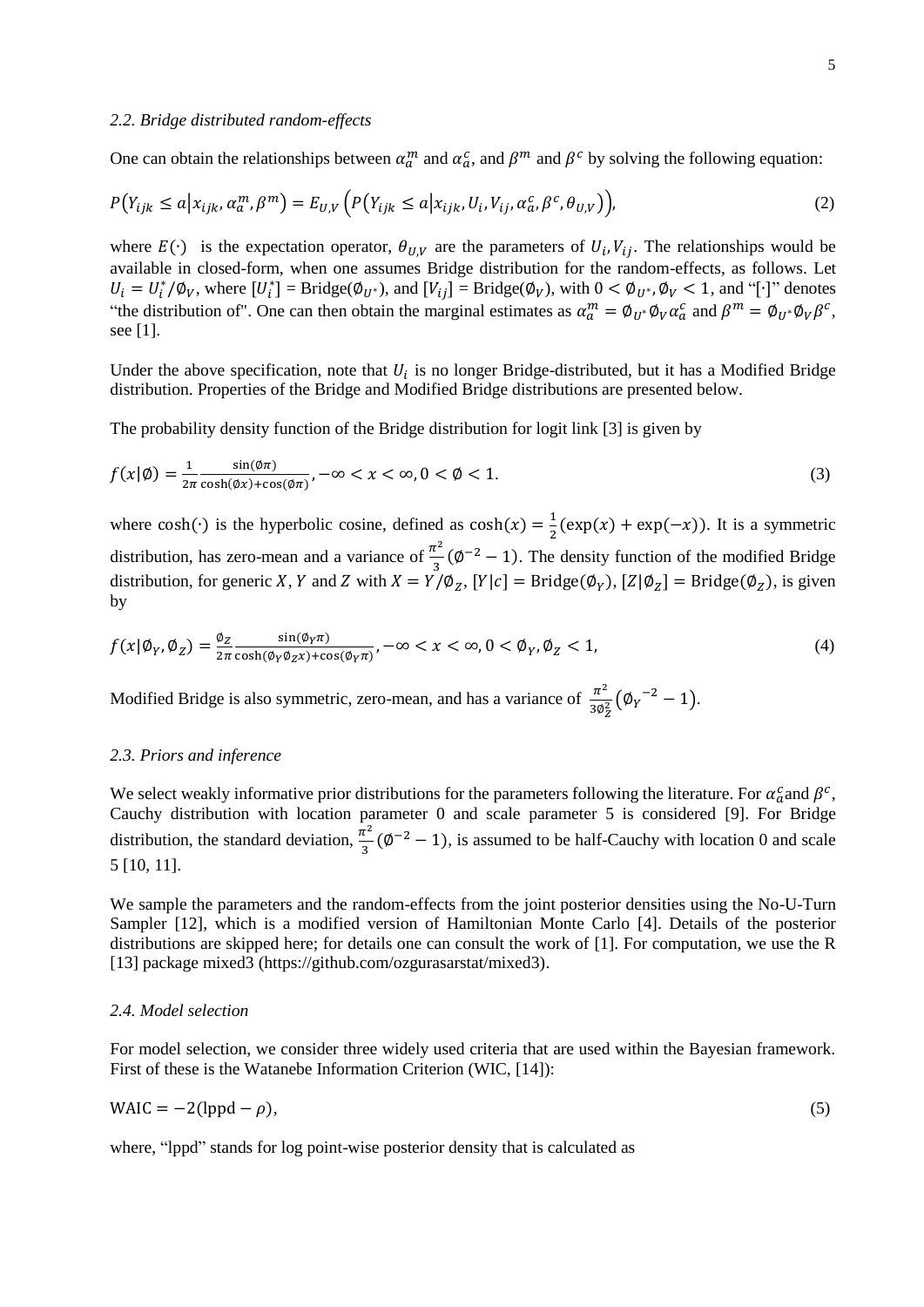$$
1 \text{ppd} = \sum_{i=1}^{S} \sum_{j=1}^{m_i} \sum_{k=1}^{n_{ij}} \log \left( \frac{1}{M} \sum_{l=1}^{M} [Y_{ijk} | U_i^{(l)}, V_{ij}^{(l)}, \theta^{(l)}] \right),\tag{6}
$$

and  $\rho$  is the effective number of parameters and calculated as

$$
\rho = \sum_{i=1}^{s} \sum_{j=1}^{m_i} \sum_{k=1}^{n_{ij}} V_{l=1}^{M} \left( \log \left( [Y_{ijk} | U_i^{(l)}, V_{ij}^{(l)}, \theta^{(l)} ] \right) \right), \tag{7}
$$

with

$$
V_{l=1}^{M}(a) = \frac{1}{M} \sum_{l=1}^{M} (a^{(l)} - \bar{a})^{2}.
$$
\n(8)

In (6-8), the superscript  $(l)$  denotes the lth draw of the associated term from the joint posterior densities,  *the size of the HMC sample. Note that lower values of WAIC indicate better model performance.* 

The second is the log pseudo marginal likelihood (LPML, [15, 16]). It is calculated as

$$
LMPL = \sum_{i=1}^{s} \sum_{j=1}^{m_i} \sum_{k=1}^{n_{ij}} \log\left(\widehat{CPO_{ijk}}\right),\tag{9}
$$

where CPO stands for conditional predictive ordinate that is defined as leave-one-out cross-validated predictive density,  $CPO_{ijk} = [Y_{ijk}|Y_{-(ijk)}]$ , where  $Y_{-(ijk)}$  denotes the full set of outcomes without the observation  $(ijk)$ . The estimate of CPO that we use is the harmonic mean estimate [15],

$$
\widehat{CPO_{ijk}} = \left(\frac{1}{M} \sum_{l=1}^{M} \frac{1}{\left[Y_{ijk} | U_i^{(l)}, Y_{ij}^{(l)}, \theta^{(l)}\right]}\right)^{-1}.
$$
\n(10)

Larger values of LMPL indicate better model fit.

The third criterion is the deviance information criterion (DIC, [17]) for which the formula is given by

$$
DIC = 2\overline{D} - D(\overline{\theta}, \overline{U}, \overline{V}),\tag{11}
$$

where

$$
\overline{D} = \frac{1}{M} \sum_{l=1}^{M} -2 \log \left( \left[ Y_{ijk} | U_i^{(l)}, V_{ij}^{(l)}, \theta^{(l)} \right] \right),\tag{13}
$$

 $D(\bar{\theta}, \bar{U}, \bar{V}) = -2log\left(\sum_{i=1}^{S} \sum_{j=1}^{m_i} \sum_{k=1}^{n_{ij}} [Y_{ijk} | \bar{\theta}, \bar{U}_i, \bar{V}_{ij}] \right)$  $k=1$  $_{i=1}^{s} \sum_{j=1}^{m_i}$  $\,$  (14) and  $\bar{\theta} = \frac{1}{M}$  $\frac{1}{M}\sum_{l=1}^{M} \theta^{(l)}, \overline{U}_i = \frac{1}{M}$  $\frac{1}{M}\sum_{l=1}^{M}U_{i}^{(l)}, \bar{V}_{ij}=\frac{1}{M}$  $\frac{1}{M} \sum_{l=1}^{M} V_{lj}^{(l)}$ . Lower values of DIC indicate better fit.

#### **4. Results**

We fit the following three models to the 2013 cross-section of the TR-SILC:

- fixed-effects: no  $U_i$  and  $U_{ij}$  terms in model (1),
- two-level: no  $U_i$  term in model (1),
- three-level: the model described in  $(1)$ .

For each model, we run 4 parallel HMC chains started from random initials. Each chain has the length of 2,000, first halves of which are discarded as the burn-in. In total, the HMC chains have the size of 4,000. To assess the convergence of the chains, we use trace-plots, density plots, and the R-hat statistic [18]. It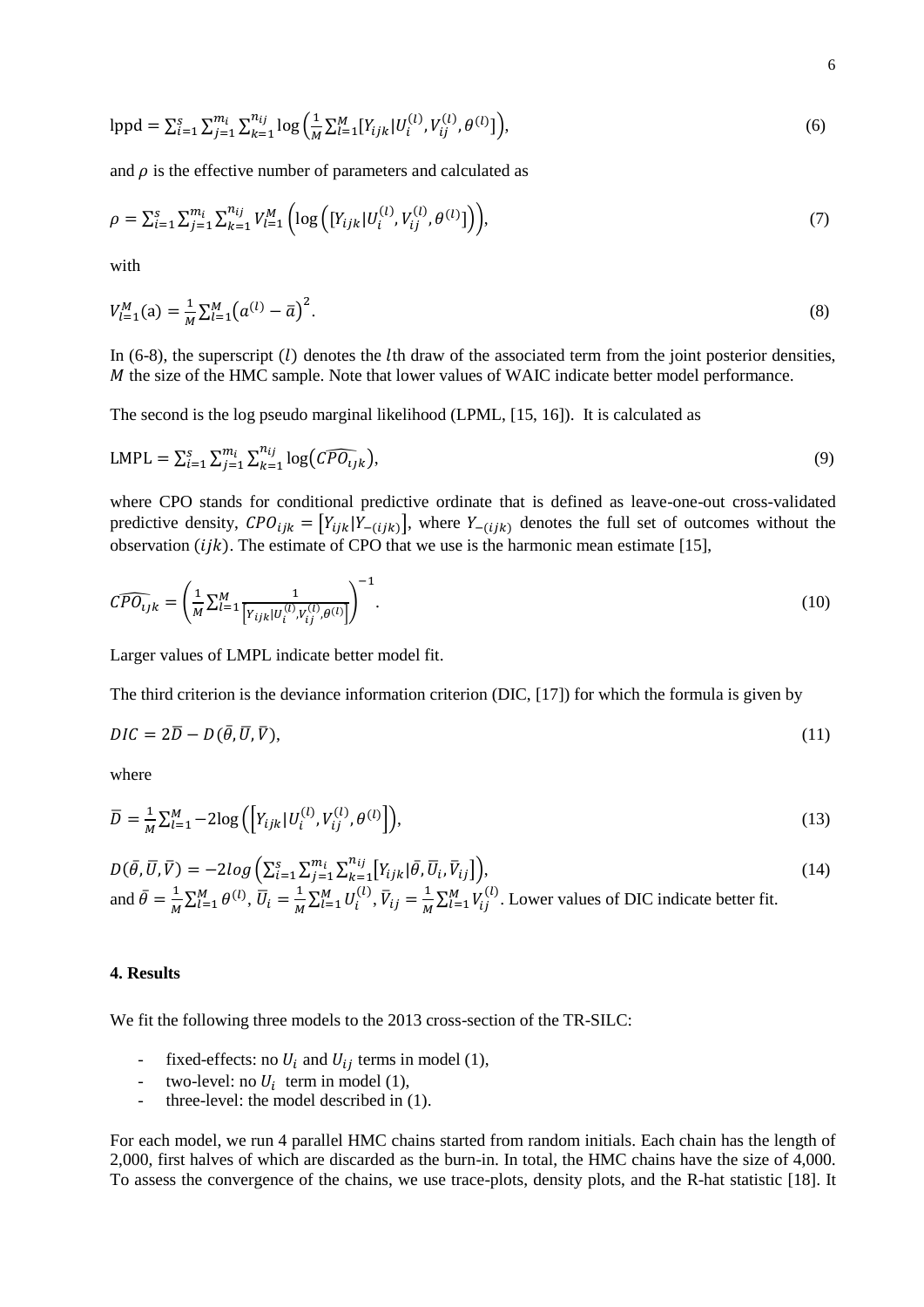took about 1.8, 8.6, and 8.8 hours to fit the fixed-effects, two-level and three-level models, respectively, on a 64-bit personal laptop with 12 GB RAM and Intel(R) Core(TM) i5-8250U CPU @ 1.60GHz running Windows 10. Means, standard deviations (sd) and 2.5%th and 97.5%th percentiles of the HMC samples are presented in Table 2. For the two- and three-level models, we directly present the  $\alpha_a^m$  and  $\beta^m$ , as  $\alpha_a^c$  and  $\beta^c$  are not of primary interest. The model selection criteria are presented in Table 3. All of the LPML, WAIC and DIC indicate that the three-level model is the best fitting model, whereas the fixed-effects model is the worst. This indicates that both the regional- and family-level dependencies need to be taken into account in order to appropriately analyse the TR-SILC data.

Since the three-level model is found to be the best fitting model, here we only interpret the related coefficients. One percent decrease in MDHI was associated with approximately  $3\%$  (= (exp(0.293  $\times$  $log(1.1) - 1 \times 100$ ) increase in the odds of reporting poorer health. Females were approximately  $28\%$  (= (exp(0.244) – 1) × 100 more likely to report poorer health compared to males. People who never married were approximately 33% less likely to report poorer health compared to people who were married, whereas people whose marital status was different than married/never married were approximately 30% more likely to report poorer health compared to those who were married. People whose age was in the 35 − 64 and 65 + categories were 2.3 and 5.7 times more likely to report poorer health compared to those who were in the 15 − 34 category, respectively. As the education level increased the probability of reporting poorer health decreased. Students were less likely to report poorer health compared to employed people. People in all the other working status categories were more likely to report poorer health. For example, unemployed people were 19% more likely to report poorer heath compared to those were employed. Means, and 2.5%th and 97.5%th percentiles of the HMC samples of the  $U_i$  terms are displayed in Figure 2. Rural and urban Aegean regions are the ones with the lowest chance of reporting poorer health. Urban and rural East and West Marmara regions, Istanbul and urban West Anatolia are also amongst the lowest risk regions. Rural and urban East Black Sea regions are the ones that had the highest chance of reporting poorer health. Both urban and rural Central East Anatolia are also amongst the regions that had the highest chance. Means, 2.5%th and 97.5%th percentiles of the HMC samples of the  $V_{ij}$  terms for randomly selected 50 families are displayed in Figure 3. Two- and three-level models largely agree on the mean estimates, whereas we see minor differences in the 95% credibility intervals.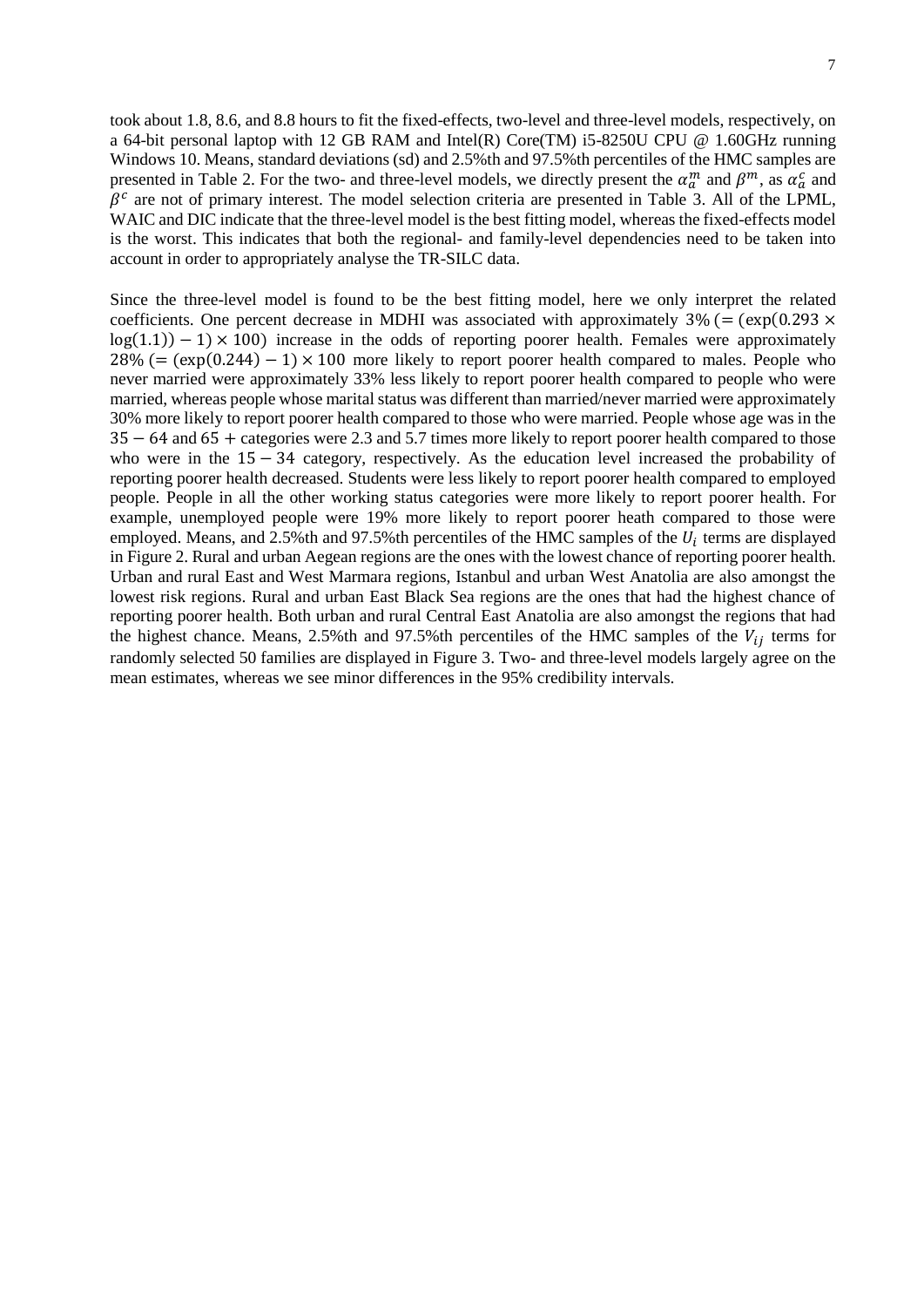|                          |                        |             | <b>Fixed-effects</b> |                  | <b>Two-level</b> |       | <b>Three-level</b> |          |       |                  |
|--------------------------|------------------------|-------------|----------------------|------------------|------------------|-------|--------------------|----------|-------|------------------|
| <b>Variable</b>          | <b>Parameter</b>       | <b>Mean</b> | sd                   | 2.5%, 97.5%      | <b>Mean</b>      | sd    | 2.5%, 97.5%        | Mean     | sd    | $2.5\%, 97.5\%$  |
| Threshold                | $\alpha_1^m$           | $-0.557$    | 0.169                | $-0.894, -0.232$ | $-0.835$         | 0.186 | $-1.198, -0.470$   | $-0.229$ | 0.194 | $-0.607, 0.162$  |
| Threshold                | $\alpha_2^m$           | 1.126       | 0.168                | 0.793, 1.444     | 0.821            | 0.186 | 0.460, 1.186       | 1.371    | 0.192 | 0.997, 1.757     |
| log(MHDI)                | $\overline{\beta_1^m}$ | $-0.351$    | 0.017                | $-0.385, -0.319$ | $-0.377$         | 0.019 | $-0.413, -0.340$   | $-0.293$ | 0.020 | $-0.333, -0.253$ |
| Male (Ref)               |                        |             |                      |                  |                  |       |                    |          |       |                  |
| Female                   | $\beta_2^m$            | 0.250       | 0.027                | 0.196, 0.303     | 0.247            | 0.025 | 0.200, 0.297       | 0.244    | 0.024 | 0.196, 0.291     |
| Married (Ref)            | $\blacksquare$         |             |                      |                  |                  |       |                    |          |       |                  |
| Never married            | $\beta_3^m$            | $-0.288$    | 0.039                | $-0.366, -0.212$ | $-0.297$         | 0.040 | $-0.374, -0.220$   | $-0.282$ | 0.039 | $-0.358, -0.205$ |
| Other                    | $\beta_4^m$            | 0.255       | 0.035                | 0.188, 0.326     | 0.265            | 0.034 | 0.198, 0.333       | 0.263    | 0.033 | 0.198, 0.329     |
| $15-34$ (Ref)            | $\blacksquare$         |             |                      |                  |                  |       |                    |          |       |                  |
| 35-64                    | $\overline{\beta_5^m}$ | 1.194       | 0.030                | 1.137, 1.253     | 1.218            | 0.030 | 1.158, 1.277       | 1.186    | 0.032 | 1.122, 1.251     |
| $65+$                    | $\overline{\beta_6^m}$ | 1.963       | 0.042                | 1.881, 2.048     | 1.960            | 0.042 | 1.874, 2.041       | 1.906    | 0.049 | 1.810, 2.002     |
| Higher education (Ref)   | $\overline{a}$         |             |                      |                  |                  |       |                    |          |       |                  |
| Primary or less          | $\overline{\beta_7^m}$ | 0.925       | 0.045                | 0.834, 1.015     | 0.861            | 0.046 | 0.772, 0.952       | 0.843    | 0.046 | 0.751, 0.931     |
| Secondary or high school | $\beta_8^m$            | 0.292       | 0.046                | 0.202, 0.384     | 0.283            | 0.046 | 0.190, 0.373       | 0.286    | 0.045 | 0.198, 0.377     |
| Full/part time (Ref)     |                        |             |                      |                  |                  |       |                    |          |       |                  |
| Housekeeper              | $\beta_9^m$            | 0.278       | 0.030                | 0.220, 0.336     | 0.280            | 0.029 | 0.224, 0.337       | 0.264    | 0.028 | 0.207, 0.321     |
| Other                    | $\beta_{10}^m$         | 2.131       | 0.043                | 2.047, 2.212     | 2.108            | 0.042 | 2.027, 2.192       | 2.020    | 0.049 | 1.921, 2.114     |
| Retired                  | $\beta_{11}^m$         | 0.785       | 0.035                | 0.716, 0.853     | 0.730            | 0.035 | 0.662, 0.799       | 0.724    | 0.034 | 0.658, 0.791     |
| Student                  | $\beta_{12}^m$         | $-0.458$    | 0.076                | $-0.608, -0.311$ | $-0.294$         | 0.070 | $-0.435, -0.160$   | $-0.284$ | 0.066 | $-0.411, -0.155$ |
| Unemployed               | $\beta_{13}^m$         | 0.202       | 0.062                | 0.082, 0.320     | 0.177            | 0.057 | 0.062, 0.288       | 0.173    | 0.058 | 0.060, 0.284     |
| $\overline{U^*}$         | $\emptyset_{U^*}$      |             |                      |                  | 0.816            | 0.006 | 0.805, 0.827       | 0.959    | 0.013 | 0.930, 0.979     |
| $\overline{V}$           | $\emptyset_V$          |             |                      |                  |                  |       |                    | 0.821    | 0.006 | 0.810, 0.832     |

|  | Table 2. Estimation results. "sd" stands for standard deviation. |
|--|------------------------------------------------------------------|
|--|------------------------------------------------------------------|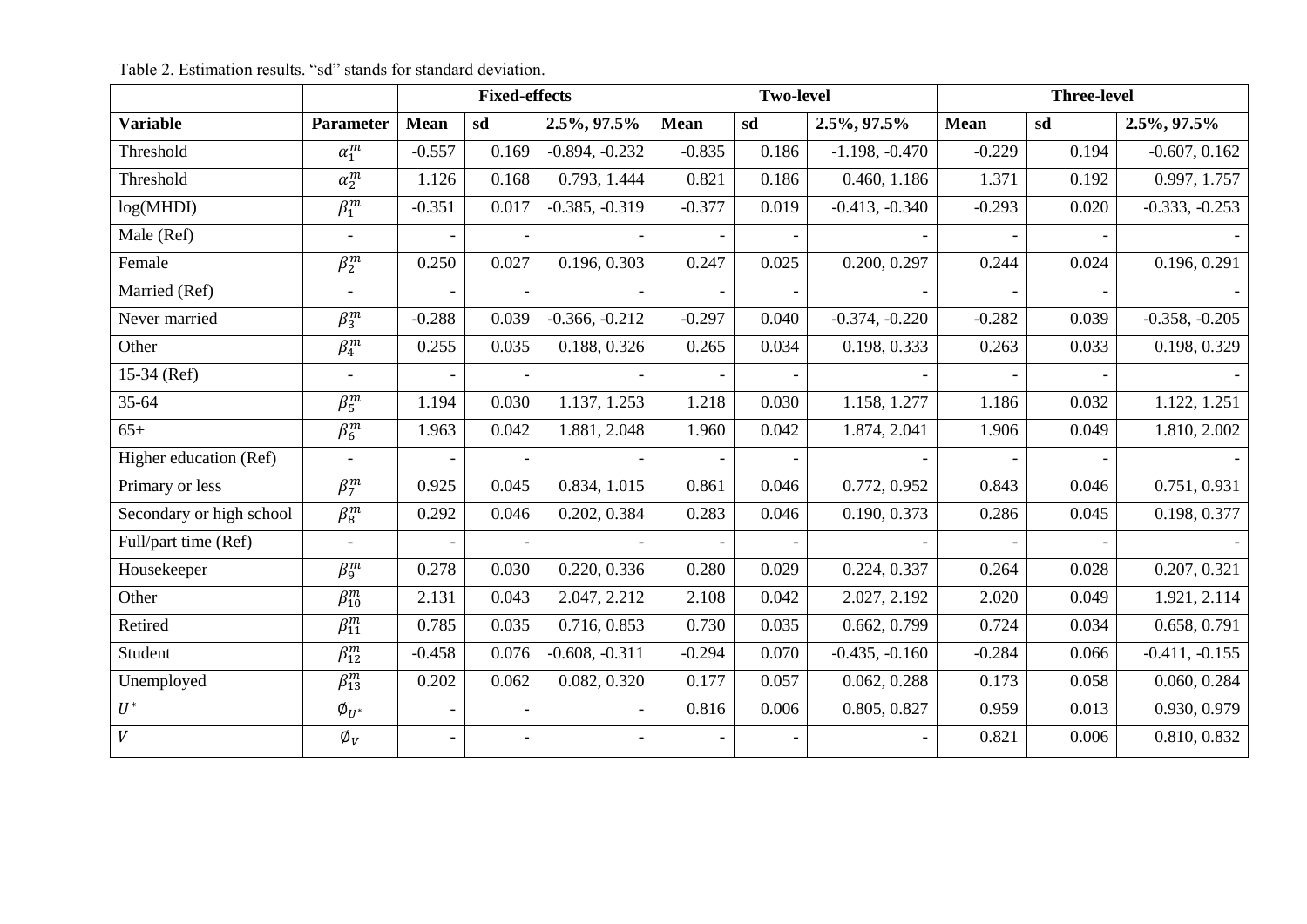| Model         | <b>LPML</b> $\uparrow$ | WAIC $\downarrow$ | DIC $\downarrow$ |
|---------------|------------------------|-------------------|------------------|
| Fixed-effects | $-37,267.8$            | 74,535.5 74,535.3 |                  |
| Two-level     | $-35,919.6$            | 71,315.8 71,781.5 |                  |
| Three-level   | $-35,830.2$            | 71,158.0          | 171,603.4        |

Table 3. Model selection results



Figure 2. Means (in black dots) and 2.5%th and 97.5%th percetiles (as error bars) of the posterior distributions of the  $U$  terms based on the three-level model.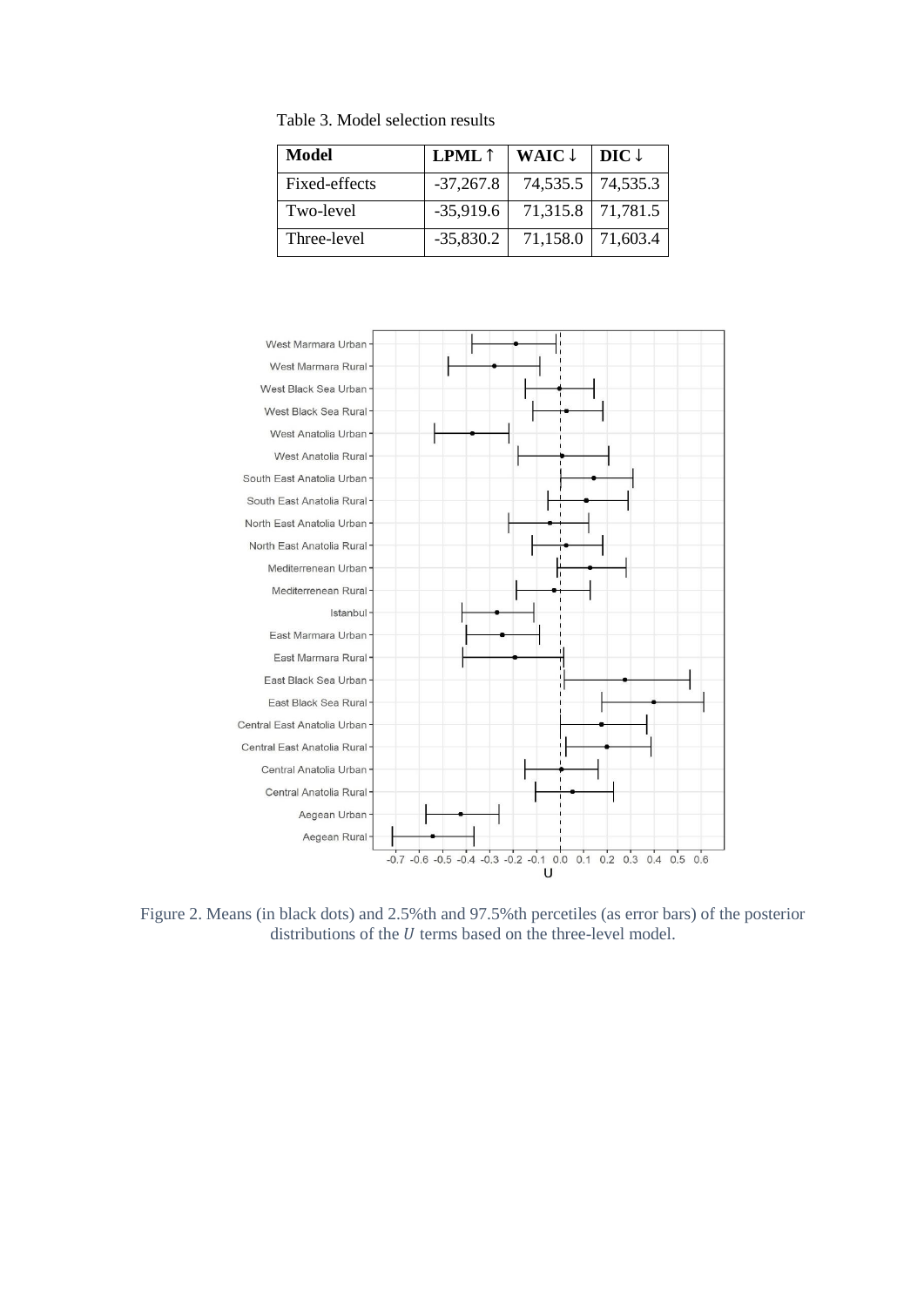

Figure 3. Means (in dots) and 2.5%th and 97.5%th percentiles of the HMC samples of the family-level random-effects  $(V_{ij})$  for randomly selected 50 families, based on the two-level model (in red) and threelevel model (in blue).

# **5. Posterior predictive checks**

In order to see how the fitted models replicate the SRH outcome data, we performed posterior predictive checks. We simulated data for each of the 4,000 elements of the HMC samples from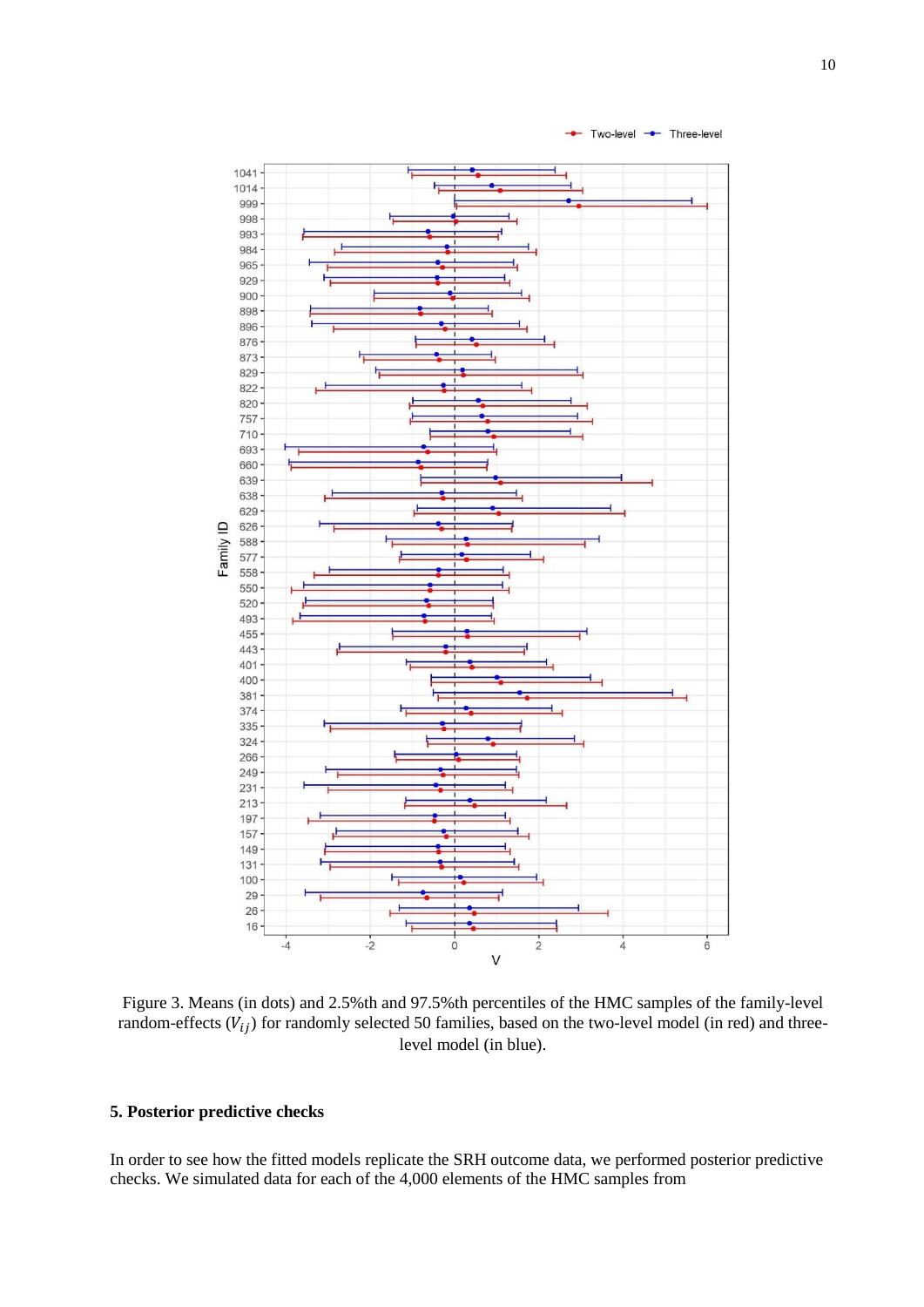$$
[Y_{ijk}^{sim}|Y] = \iint \int [Y_{ijk}^{sim}|U_i, V_{ij}, \theta][U_i|Y, \theta][V_{ij}|Y, \theta][\theta|Y]dU dV d\theta
$$
\n(14)

for the three-level model, from

$$
[Y_{ijk}^{sim}|Y] = \iint [Y_{ijk}^{sim}|V_{ij}, \theta][V_{ij}|Y, \theta][\theta|Y] dV d\theta
$$
\n(15)

for the two-level model, and from

$$
\left[Y_{ijk}^{sim}\middle|Y\right] = \int \left[Y_{ijk}^{sim}\middle|\theta\right]\left[\theta\middle|Y\right]d\theta\tag{16}
$$

for the fixed-effects model, Y indicates the set of observed SRH outcomes. We then compared the simulated data-sets with the observed SRH outcomes. We report means, standard deviations and 2.5%th and 97.5%th percentiles for the percentages of matches and mis-matches between the observed and simulated SRH outcomes, see Table 4. Here, matches and mis-matches are defined as

- ``-2": observed outcome being ``good health" and simulated being ``poor health";
- ``-1": observed being ``good health" and simulated being ``fair health", or observed being ``fair health" and replicated being ``poor health";
- ``0": observed and simulated being the same;
- ``1": observed being ``fair health" and simulated being ``good health", or observed being ``poor health" and simulated being 'fair health";
- ``2": observed being ``poor health" and replicated being ``good health".

Note that non-zero values mean mis-match, whereas ``-2" and ``2" would mean the most mis-match. Twoand three-level models seem to perform similarly in terms of replicating the observed data, whereas fixedeffects model seems to be the worst.

|                |             | <b>Fixed-effects</b> |                 |             | <b>Two-level</b> |                 | <b>Three-level</b> |      |              |
|----------------|-------------|----------------------|-----------------|-------------|------------------|-----------------|--------------------|------|--------------|
| <b>Diff</b>    | <b>Mean</b> | sd                   | $2.5\%, 97.5\%$ | <b>Mean</b> | sd               | $2.5\%, 97.5\%$ | <b>Mean</b>        | sd   | 2.5%, 97.5%  |
| $-2$           | 8.63        | 0.13                 | 8.37, 8.89      | 6.54        | 0.12             | 6.32, 6.78      | 7.10               | 0.26 | 6.59, 7.60   |
| $-1$           | 16.69       | 0.18                 | 16.34, 17.03    | 14.46       | 0.17             | 14.12, 14.81    | 15.44              | 0.37 | 14.69, 16.13 |
| $\overline{0}$ | 49.30       | 0.19                 | 48.93, 49.66    | 51.95       | 0.17             | 51.61, 52.29    | 51.04              | 0.39 | 50.30, 51.82 |
|                | 16.58       | 0.10                 | 16.38, 16.78    | 17.49       | 0.09             | 17.31, 17.66    | 17.14              | 0.14 | 16.86, 17.42 |
| $\overline{2}$ | 8.80        | 0.07                 | 8.67, 8.93      | 9.56        | 0.06             | 9.43, 9.68      | 9.29               | 0.12 | 9.06, 9.51   |

Table 4. Posterior predictive check results. ``Diff" stands for difference, ``sd" for standard deviation.

### **5. Conclusion and discussion**

In this study, we analysed the 2013 cross-section of the TR-SILC study. The outcome variable is the SRH which has three categories: poor, fair and good health. A number of economic and demographic variables are considered to explain the variability in SRH. The data has two sources of dependency: statistical regions and families. We considered a polytomous logistic regression with Bridge distributed random-effects. The Bridge distribution specifically allows us to obtain marginal interpretations of the regression coefficients, while making inferences at the region- and family-level. Inferences for parameters and random-effects are obtained under the Bayesian paradigm. The methods are implemented in the R package mixed3.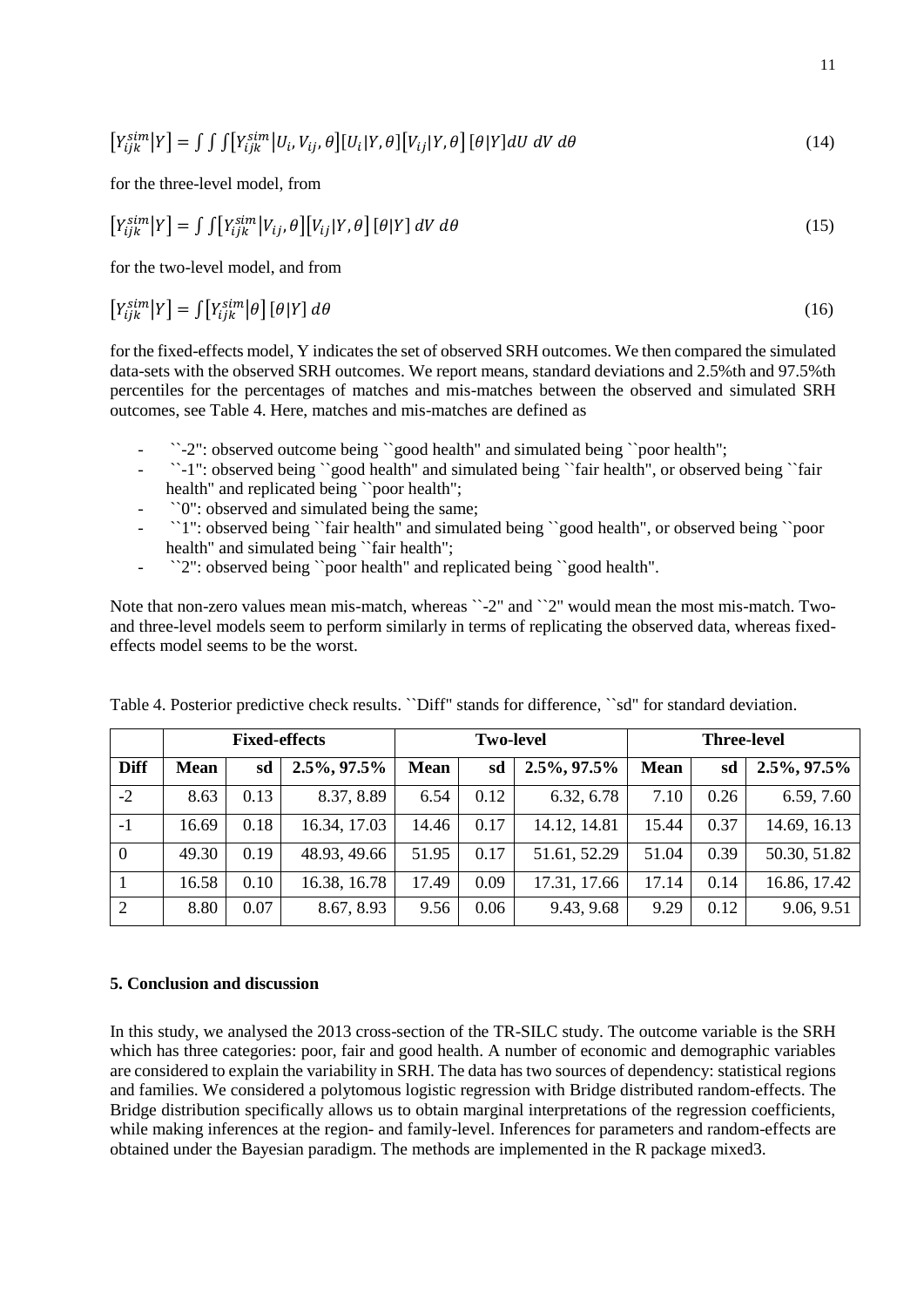We found differences between covariate subgroups with respect to SRH. People with higher income and education were less likely to report poorer health overall. Gender, marital status, and age also appear to explain variability in SRH. People who have never been married appear less likely to have poorer health. Similarly, students seem to be less likely to report poorer health compared to those who are employed. We shall note that both of these results can be explained by the age factor.

It is interesting to observe differences between regions in terms of reporting poorer health. The Aegean and Marmara regions have the lowest probability of reporting poorer health, while East Black Sea and Central East Anatolia have the highest probability of reporting poorer health. It is also interesting to observe differences between the families through the random-effects, which can be considered as proxies for unmeasured characteristics, e.g. genetic factors. Besides these observations, the model selection criteria we considered suggest that both regional- and family-level dependencies need to be taken into account when analysing the TR-SILC data.

This paper is the first to consider appropriate statistical modelling for the analysis of cross-sections of TR-SILC, where we analysed data from the 2013 cross-section. Other cross-sections can also be analysed and the results are compared. Causal inference can be considered to draw causal interpretations, as the TR-SILC data is observational. These are the beyond the scope of this work.

### **Acknowledgements**

The author acknowledges the encouragements of and helpful discussions with Dr. Kutsev Bengisu Özyörük while writing this paper. The author also thanks to Dr. Mahmut Yardım for introducing the SILC studies and helpful discussions.

## **References**

- [1] Ö. Asar, 2021, Bayesian analysis of Turkish Income and Living Conditions data, using clustered longitudinal ordinal modelling with Bridge distributed random-effect, *Statistical Modelling*, 21(5), 405-427.
- [2] L. Boehm, B. J. Reich, Bandyopadhyay, 2013, Bridging conditional and marginal inference for spatially referenced binary data, *Biometrics*, 69, 545-554.
- [3] Z. Wang, T. A. Louis, 2003, Matching conditional and marginal shapes in binary random intercept models using a bridge distribution function, *Biometrika*, 90(4), 765-775.
- [4] R. Neal, 2011, MCMC using Hamiltonian dynamics, *Handbook of Markov Chain Monte Carlo*, Brooks, S., Gelman, A., Jones, G. L., Meng, X. L. (eds.), Chapman & Hall/CRC Press, Boca Raton. s. 113-162.
- [5] V. S. Arora, M. Karaniokolos, A. Clair, A. Reeves, D. Stuckler, M. McKee, 2015, Data resource profile: the European Union Statistics on Income and Living Conditions (EU-SILC), *International Journal of Epidemiology*, 44(2), 451-461.
- [6] B. Burstörm, P. Fredlund, 2001, Self-rated health: is it as good a predictor of subsequent mortality among adults in lower as well as in higher social classes?, *Journal of Epidemiology and Community Health*, 55, 836- 840.
- [7] D. S. Abebe, A. G. Toge, E. Dahl, 2016, Individual-level changes in self-rated health before and during the economic crisis in Europe*, International Journal for Equity in Health*, 15(1), 1-8.
- [8] M. S. Yardım, S. Üner, 2018, Equity in access to care in the era of health system reforms in Turkey, *Health Policy*, 122(6), 645-651.
- [9] A. Gelman, A. Jakulin, M. G. Pittau, Y.-S. Su, 2008, A weakly informative default prior distribution for logistic and other regression models, *The Annals of Applied Statistics*, 2(4), 1360-1383.
- [10] A. Gelman, 2006, Prior distributions for variance parameters in hierarchical models, *Bayesian Analysis*, 1(3), 515-534.
- [11] N. G. Polson, J. G. Scott, 2012, On the half-cauchy prior for a global scale parameter, *Bayesian Analysis*, 7(4), 887-902.
- [12] M. D. Hoffman, A. Gelman, 2014, The No-U-Turn sample: adaptively setting path lengths in Hamiltonian Monte Carlo, *Journal of Machine Learning Research*, 15, 1593-1623.
- [13] R Core Team, 2021, R: a language for statistical computing. R Foundation for Statistical Computing, Vienna, Austria. URL https://www.R-project.org.